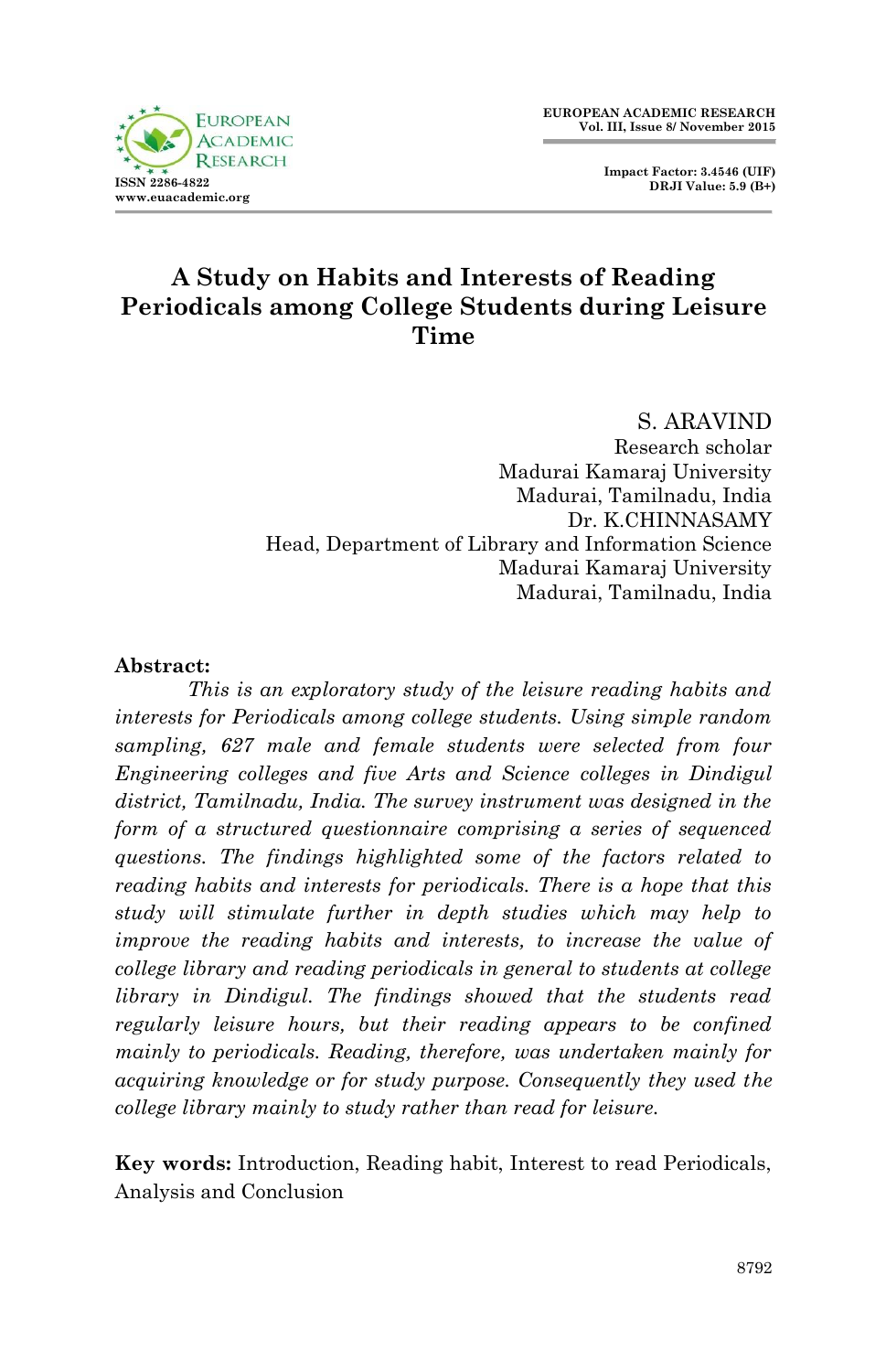## **INTRODUCTION**

Dr. S R Ranganathan has made a distinction between a periodical and a serial. According to him "a periodical is the one that is brought out periodically with a changed volume and issue number but with contents changed by different contributors and subjects for each. A serial is defined as a periodical publication with definite periodicity but its contents would remain the same even in successive volumes with only enlarged and updated materials like a yearbook, directory etc. However, serial is commonly used to denote both the serials publications and periodicals. Based on the above definitions, periodical is known as a publication, which is published at regular interval on special title. Periodicals are also synonymously known as journals, bulletins, transactions, proceedings or similar works, which appear regularly and continuously in numbered sequences. The majority of primary source literature appears in the form of periodicals. Many periodicals devote to reporting original research. The periodical article is the main means of communication for the exchange of scientific information. Information contained in periodical is considered to be more up-to date and is meant for reporting the results of recent researches more quickly than books. The periodicals are distinguished on the basis of their periodicity or period of publication. They can be classified as follows: Daily = published in every day ( 365 1ssues ), Weekly = published in every week ( 51 or 52 issues ), Fortnightly =Published in every two weeks ( 24 issues ), Monthly =published in every month (12 issues), Bi-Monthly = published in every two months (6 issues), Quarterly = published in every three months (4 issues), Trimesterly = published in every four months (3 issues ), Semi-Annual  $= S-A$  published in every six months  $(2 \text{ issues})$ , Annual = A. published in every year ( 1 issue ). Periodicals by Types of institutions namely: Learned Societies, Institutional Research, Government Bodies, Professional Bodies, Commercial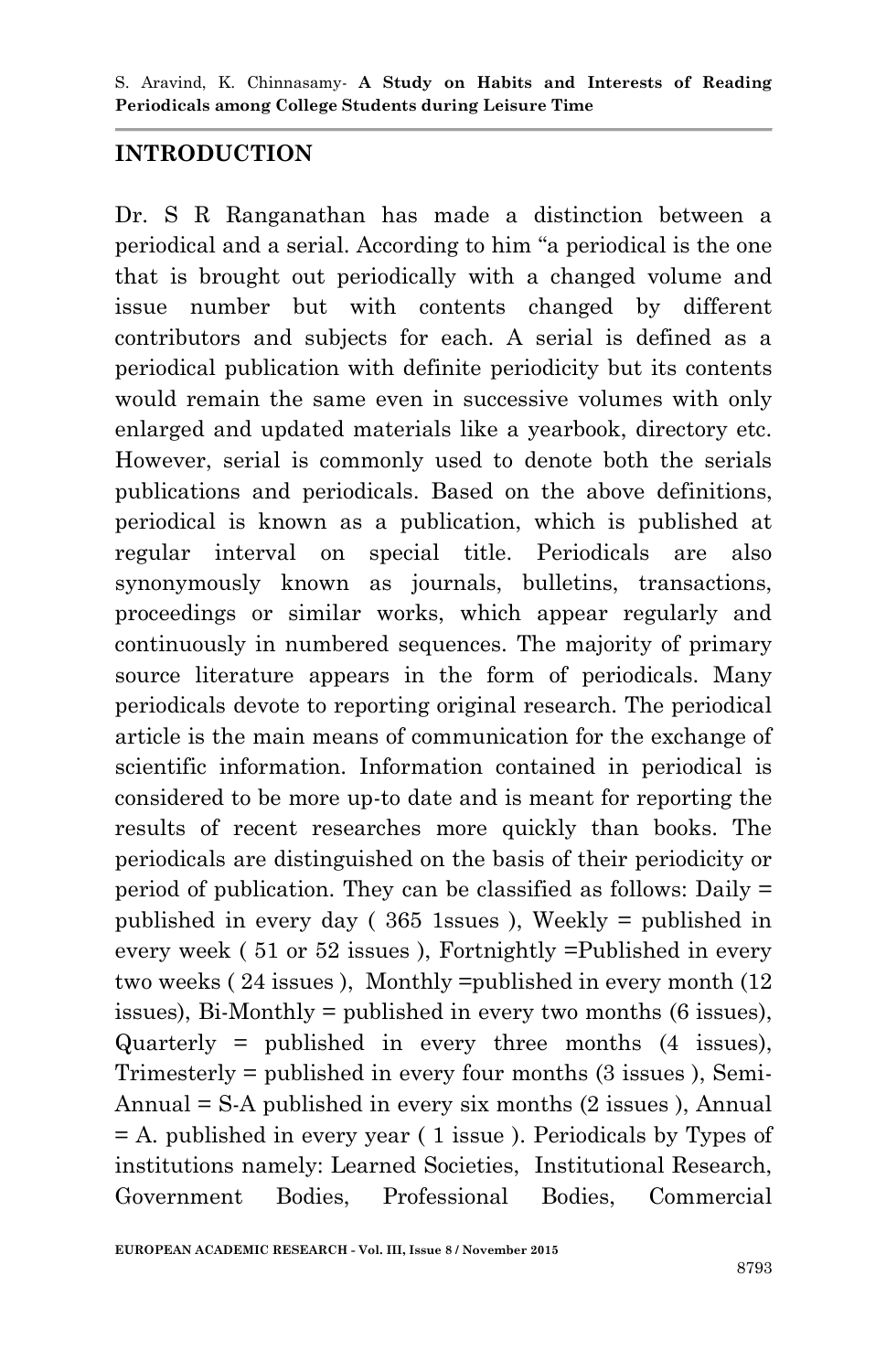Publishers, House journals, Independent journals, Communication journals.

Reading is an attempt to absorb the thought of an author and to know what the author conveys. It is principally through reading that people obtain knowledge. People who can either read or write are described as literate, and such people are often limited to the knowledge gained from oral communication chances. Many activities of ordinary life require the ability to read. Moreover reading enriches one"s understanding of how language is used; thereby improving one"s spoken and written language. Additionally, in-depth reading helps to develop the mind and personality of a person; it enriches intellectual abilities; provides insights into human problems and influences attitudes and behaviour. In other words reading helps to mould a person's character. This, of course, depends in reading the right type of books; that is, books that entertains but, at the same time, educate. There are a variety of instructional practices and strategies that have recently been adopted in efforts to improve students' reading skills and expand student's reading habits. For example, the Accelerated Reader Program is popular among many schools. This computerized reading management system uses a reward system to motivate students to read beyond their required classroom texts. Students who participate in the Accelerated Reader Program choose from a variety of books on the program's list to read independently either during class or outside of school/ college. Once the students have completed their books, they take a computerized multiple choice reading comprehension quiz that awards points for passing scores. Students are awarded points based on the length and difficulty of the books and the percentage of correct answers on quizzes.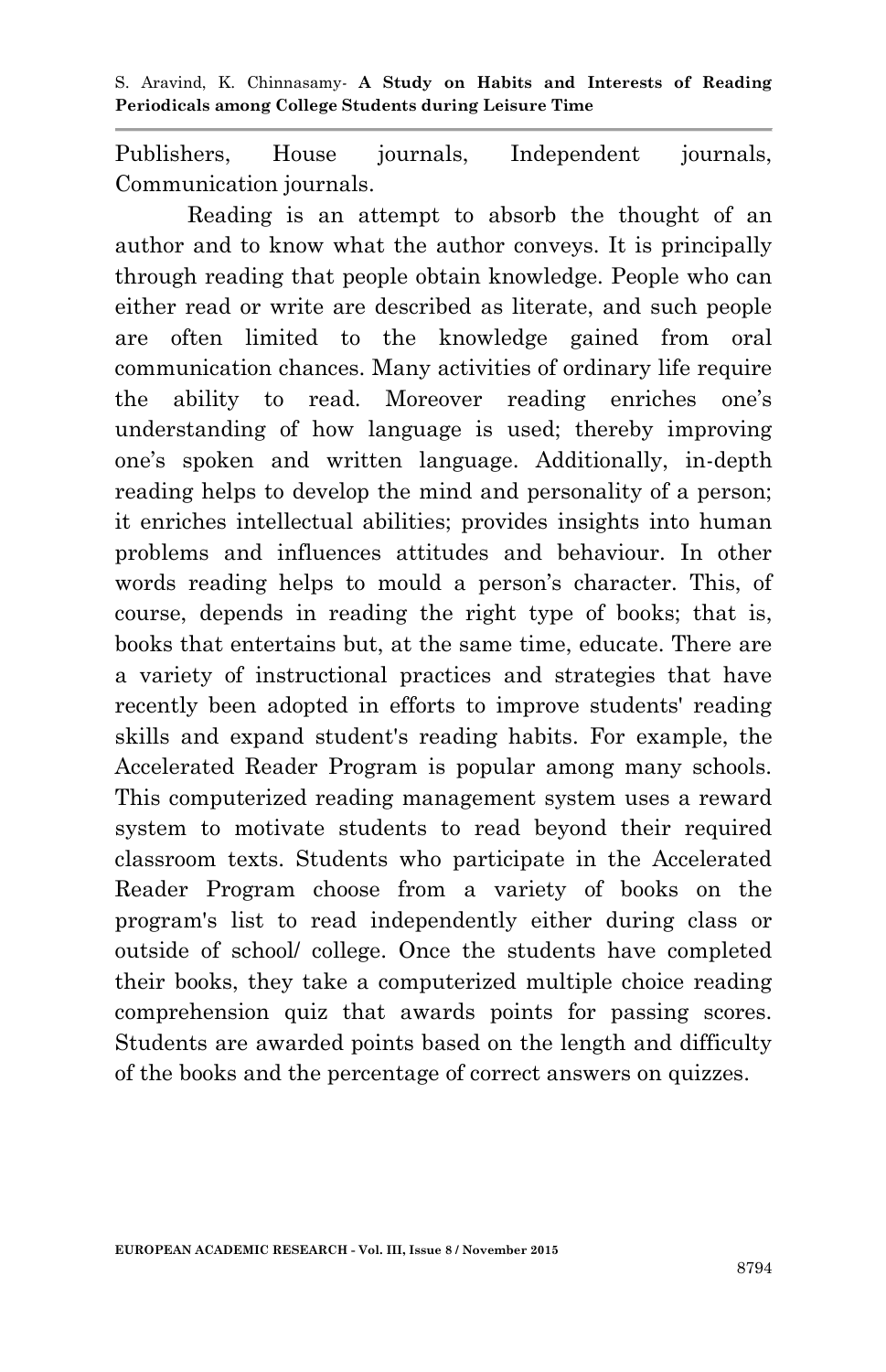### **REVIEW OF RELATED LITERATURE**

Leu (2000) pinpointed that "Literacy is rapidly and continuously changing as new technologies for information and communication repeatedly appear and new environments for exploring these technologies are continuously crafted by users." Does computer technology affect college students' reading habits? Lyons (2009) claimed that the computer revolution is unlikely to significantly affect reading habits in the perspective of history and current literacy trends. However, other researcher believed that computers and the Internet are changing the way people read (Lamb, 2005). Additionally, "this new media and online literacy belong to and affect people of all ages" (Hagwood, 2003). Naik, S.N. (1981) studied the reading interest and abilities of adolescents and adults. 1.The aim of the study was to understand the general nature of reading interest and habit of people above the age of fifteen. 2.To study the development process of these interests. Data were collected through questionnaire, and the data were analysed in respect of the reading of newspapers, magazines and books. Social psychology of readers and interests of various age-groups were analysed separately. A supplementary investing on the reading development of VII to XII class students was done. The following were the important findings of the study: 1.Newspapers were read more than any other material, 2.Women in every age group read less newspaper, 3.Magazine reading increased with age, 4.Men read more than women, 5.Sports magazines were very popular up to the age of 40, 6.Development factors of reading related to psychological growth and socio-cultural advancement were different at different age level, 7.At the primary stage only the story books were read.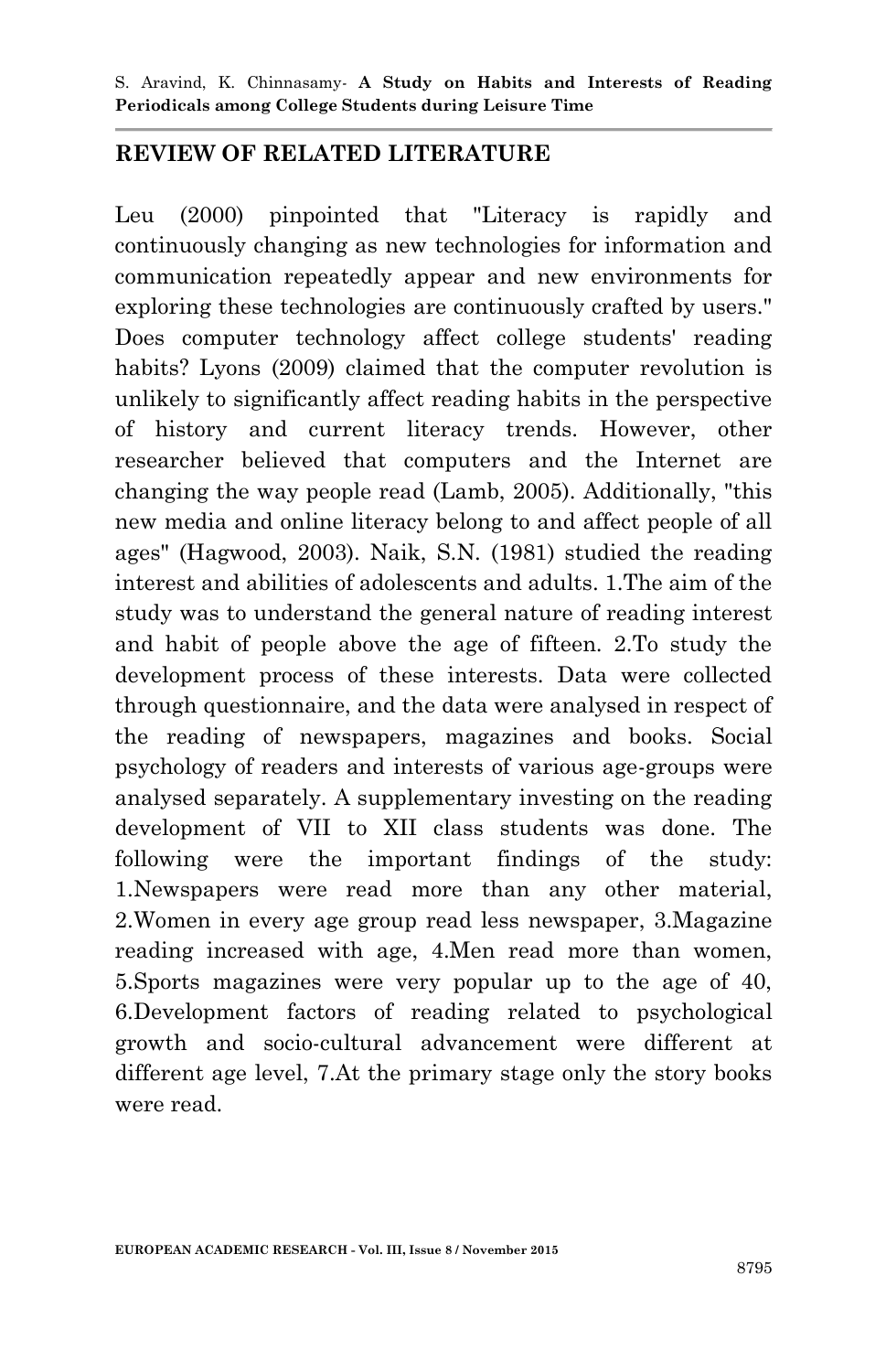## **OBJECTIVES OF THE STUDY**

The following are the important objectives of the study:

- 1. To study the purpose to visit library.
- 2. To find out the frequency of reading periodicals among the college students.
- 3. To find out gender wise interest to read periodicals.
- 4. To find out type of college wise interest to read periodicals.

## **DATA COLLECTION**

Primary data were collected through a structured questionnaire, which was distributed among the library user (respondent) in four Engineering colleges and five Arts and Science colleges in Dindigul district, Tamilnadu, India. The questionnaire contained open-ended questions and it also incorporated various parameters that were identified for analysing those parameters.

## **SAMPLE SIZE**

The sample size consists of 627 respondents who had visit college library. Convenience sampling technique was used for a period of 2 months (May–June 2015).

## **RESEARCH DESIGN**

Question-wise analysis was carried out with the help of Microsoft Excel Workbook and SPSS version 20.0. The questionnaire was based on difference variables, which were considered to be significant while reading habit and interest to read periodical. Some analytical techniques like tables, percentage, chi-square test and co-efficient of correlation were used to analyse the collected data.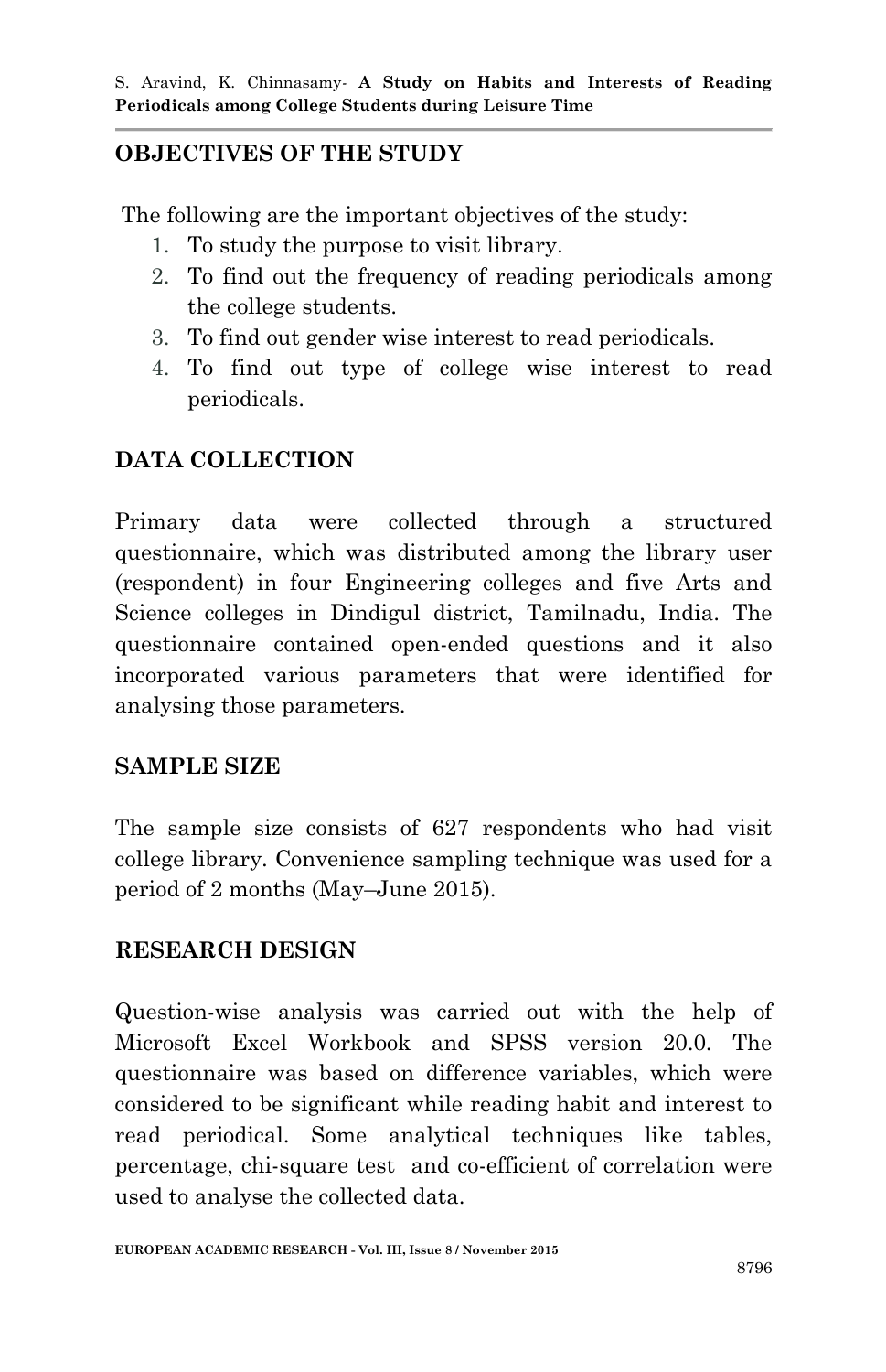## **ANALYSIS AND INTERPRETATION**

| - - ---- <b>-</b> ----                  |                             |            |  |  |  |  |  |  |
|-----------------------------------------|-----------------------------|------------|--|--|--|--|--|--|
|                                         | <b>No. of Respondents</b>   | Percentage |  |  |  |  |  |  |
| <b>Gender Wise Respondents</b>          |                             |            |  |  |  |  |  |  |
| Male                                    | 291                         | 46.41      |  |  |  |  |  |  |
| Female                                  | 336                         | 53.59      |  |  |  |  |  |  |
|                                         | <b>Age wise Respondents</b> |            |  |  |  |  |  |  |
| Less than 18 Years                      | 184                         | 29.35%     |  |  |  |  |  |  |
| 19 Years                                | 136                         | 21.69%     |  |  |  |  |  |  |
| 20 Years                                | 193                         | 30.78%     |  |  |  |  |  |  |
| 21years and above                       | 114                         | 18.18%     |  |  |  |  |  |  |
| <b>Type of College wise Respondents</b> |                             |            |  |  |  |  |  |  |
| Arts and Science College                | 296                         | 47.21%     |  |  |  |  |  |  |
| <b>Engineering College</b>              | 331                         | 52.79%     |  |  |  |  |  |  |

### **Table 1 - Demographic information**

Source: Primary data

Table 1 displays the categories of gender among the respondents covered under the study. It is found that, of the total respondents, 291(46.41%) of the respondents belong to male category while the remaining 336 (53.59%) are females. It is inferred that female respondents are higher than male respondents. The age-wise distribution frequency of the respondents, It is found from the table that 193 (30.78%) respondents belong to the age group of 20 years followed by,184 (29.35%) in the age group of less than 18 years. Further it is found that 136 (21.69%) of the respondents belong to the category 19 years and the remaining 114 (18.18%) respondents belong to the category of 21 years and above. Majority of the respondents of the present survey belong to the age group category of 20 years. The above table reveals the distribution of respondents" type of colleges, It is found that 296 (47.21%) respondents belonged to the Arts and Science colleges while the remaining 331 (52.79%) respondents belonged to Engineering College.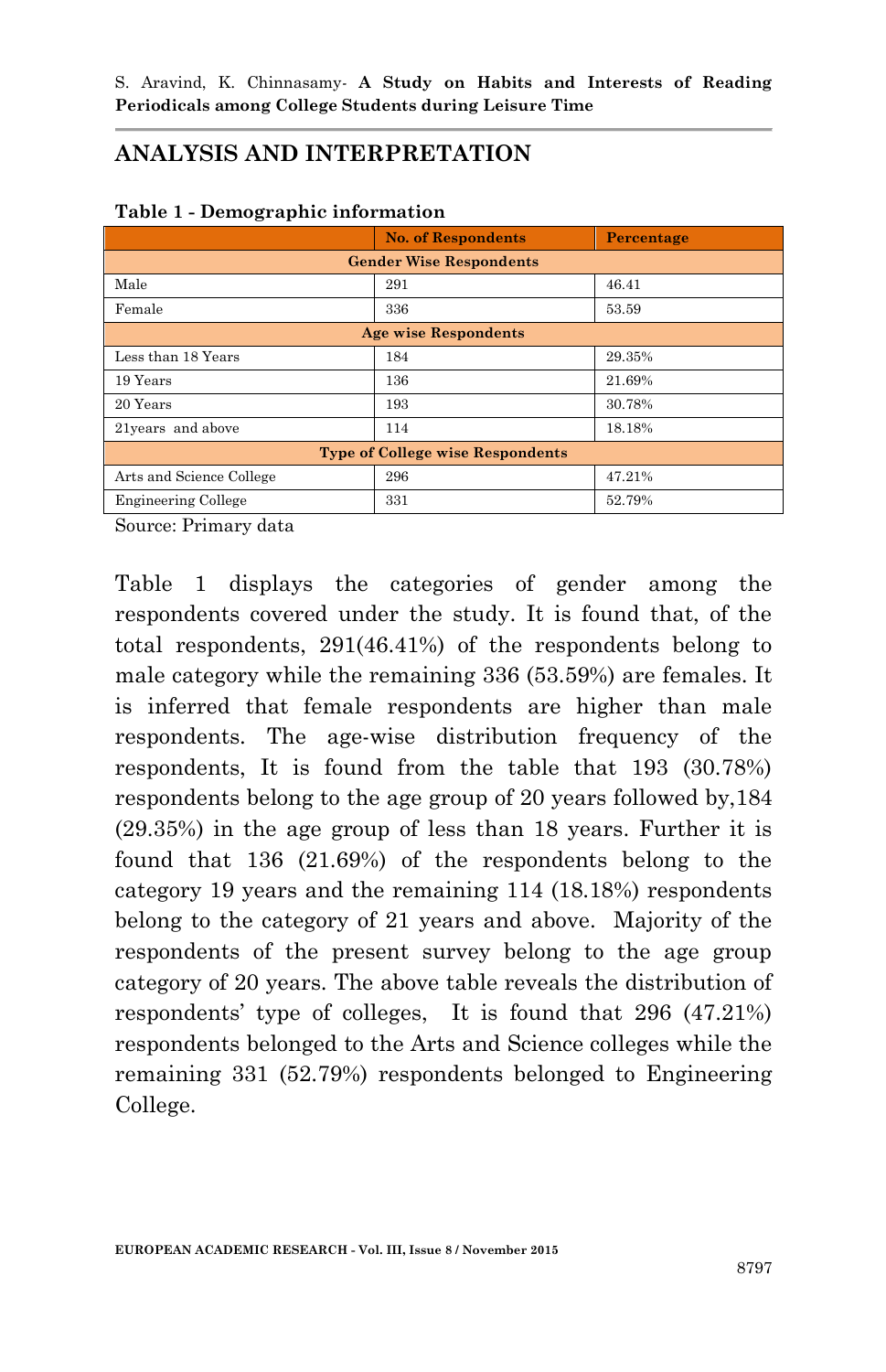| $\frac{1}{2}$    |                           |                            |  |  |  |  |  |  |  |
|------------------|---------------------------|----------------------------|--|--|--|--|--|--|--|
| <b>Frequency</b> | <b>No. of Respondents</b> | <b>Percentage of Total</b> |  |  |  |  |  |  |  |
| Daily            | 150                       | 23.92%                     |  |  |  |  |  |  |  |
| Thrice in A Week | 200                       | 31.90%                     |  |  |  |  |  |  |  |
| Twice in A Week  | 78                        | 12.44%                     |  |  |  |  |  |  |  |
| Once in A Week   | 95                        | 15.15%                     |  |  |  |  |  |  |  |
| Rarely           | 104                       | 16.59%                     |  |  |  |  |  |  |  |
| Total            | 627                       | 100.00%                    |  |  |  |  |  |  |  |

**Table 2 - Frequency of Visiting in Library**

Source: Primary data

The table 2 states the distribution of faculty and students according to frequency of visiting library. Out of 627 respondents, most of them (31.90%) visit thrice in a week, and they are followed by other respondents (23.92%) who visit daily, some of them (16.59%) visit rarely and some (15.15%) visit once in a week, and very few of them (12.44%) visiting Twice in a week. Majority of respondents visit library thrice in a week.

## **HOW LONG READING PERIODICALS**

The table 3 denotes the distribution of arts, science and engineering students reading periodicals. Among the total respondents, majority of them (30.30%) are reading less than a year followed by some of them (28.39%) who are reading 1- 2 years, some of them (15.15%) are reading two – three years and some of them (15.31%) are reading three – four years and very few of them (10.85%) are reading more than four year for ICT resource. Majority of the respondents read periodicals less than a year.

| $10000$ <i>weaking</i> $101000$ |                           |                            |
|---------------------------------|---------------------------|----------------------------|
| Time                            | <b>No. of Respondents</b> | <b>Percentage of Total</b> |
| Less Than A Year                | 190                       | 30.30                      |
| 1-2 Years                       | 178                       | 28.39                      |
| 2-3 Years                       | 95                        | 15.15                      |
| 3-4 Years                       | 96                        | 15.31                      |
| More Than 4 Years               | 68                        | 10.85                      |
| Total                           | 627                       | 100.00                     |

**Table 3 - Reading Periodicals**

Source: Primary data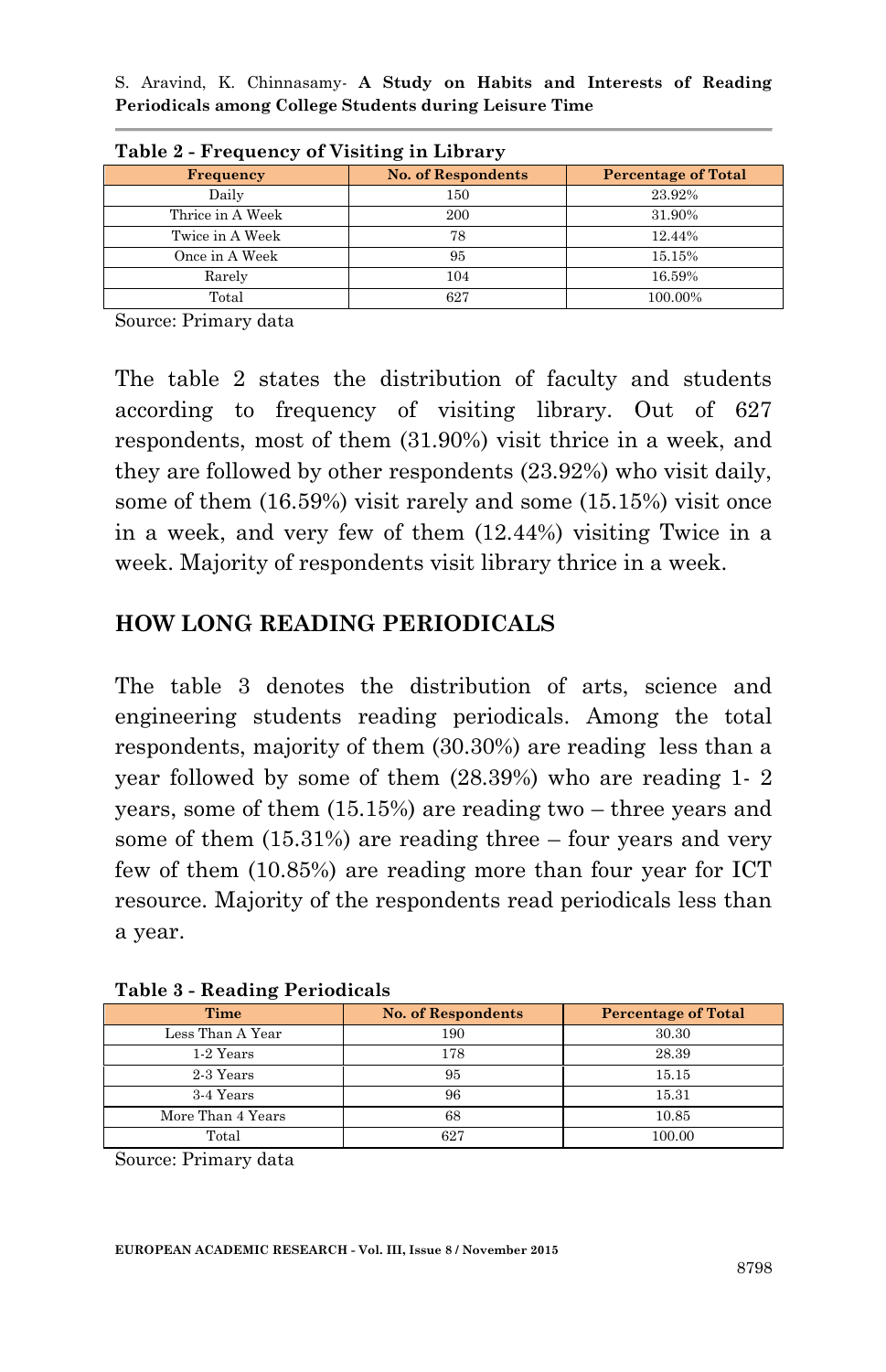## **SPENDING TIME FOR READING PERIODICAL PER WEEK**

The table 4 denotes the distribution of arts, science and engineering students spending in reading Periodicals per week. Among the total respondents, majority of them (58.85%) spend less than four hours per week and they are followed by some of them (13.72%) who spend four to seven hours, some of them (12.12%) spend eight to eleven hours, some of them (8.93%) spend more than 15 hours in week and very few of them (6.38%) spend two to fifteen hours in week. Majority of the respondents spend reading periodicals less than four hour per week.

| <b>Spending Time</b><br>(per week) | <b>No. of Respondents</b> | <b>Percentage of Total</b> |
|------------------------------------|---------------------------|----------------------------|
| More Than 15 Hours                 | 56                        | 8.93                       |
| $2-15$ Hours                       | 40                        | 6.38                       |
| 8-11 Hours                         | 76                        | 12.12                      |
| 4-7 Hours                          | 86                        | 13.72                      |
| Less Than 4 Hours                  | 369                       | 58.85                      |
| Total                              | 627                       | 100.00                     |

**Table 4 - Spending Time**

Source: Primary data

## **PURPOSE OF VISITING TO THE LIBRARY**

The table 5 denotes the distribution of gender wise purpose of visiting the library, **Reading Newspapers:** 260 male and 230 female respondents opinion is "Yes" for visiting library on the basis of reading newspapers and 31 male and 106 female respondents had given the opinion of "No". The correlation analysis reveals that the co-efficient of correlation is significant therefore there is no significant relationship between the gender wise visiting libraries on the basis of reading newspapers. So the null hypothesis is accepted. **Reading Magazines:** 226 male and 236 female respondents opinion is "Yes" for visiting library on the basis of reading magazines and 65 male and 100 female respondents had given the opinion of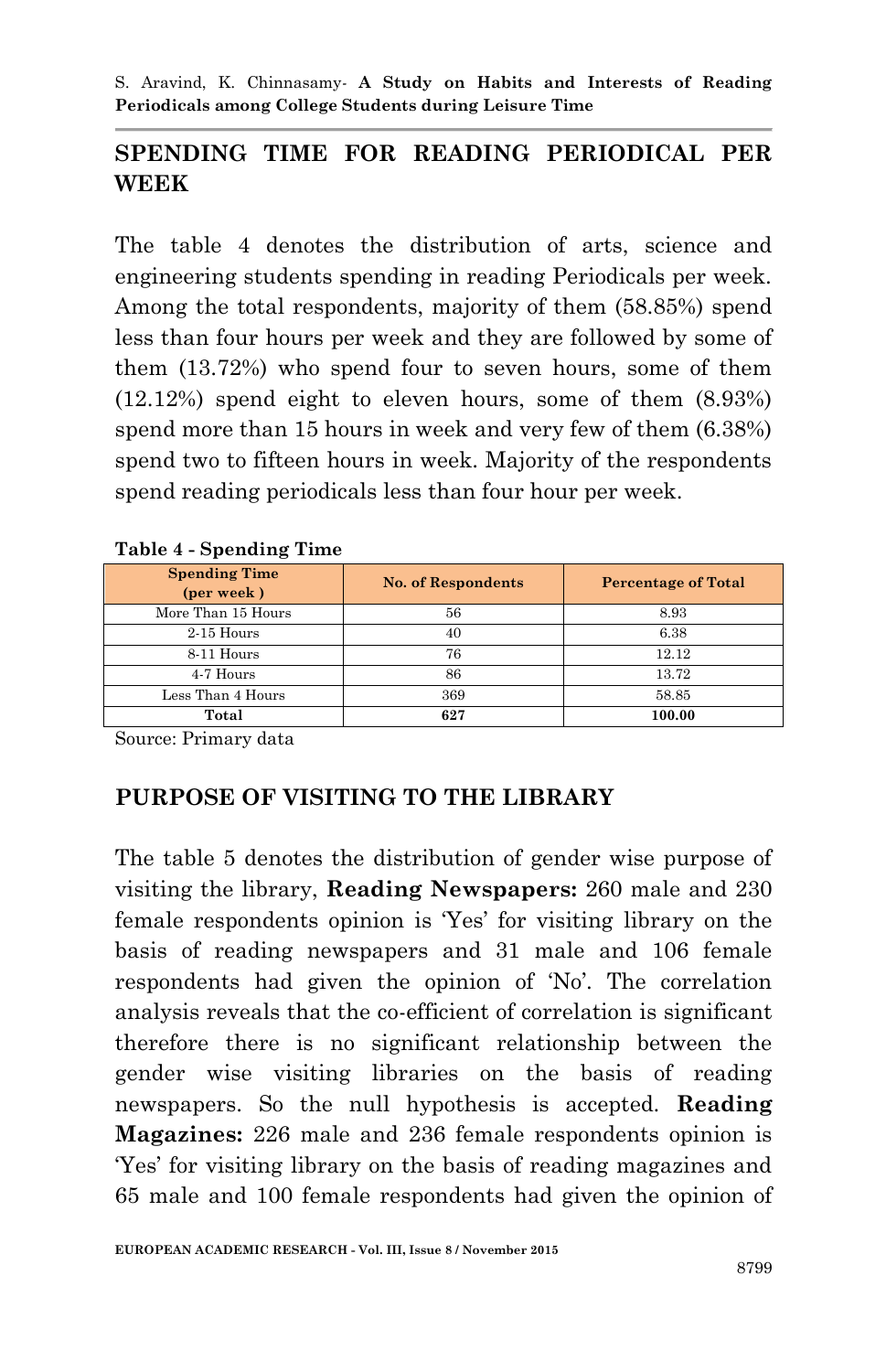"No". The correlation analysis reveals that the co-efficient of correlation is significant therefore there is no significant relationship between the gender wise and to visiting libraries on the basis of reading magazines. So the null hypothesis is accepted. **Borrowing Books:** 145 male and 153 female respondents opinion is "Yes" for visiting library on the basis of borrowing books and 146 male and 183 female respondents had given the opinion of "No". The correlation analysis reveals that the co-efficient of correlation is significant therefore there is no significant relationship between the gender wise visiting libraries on the basis of borrowing books. So the null hypothesis is accepted. **Referring Subject Journals:** 132 male and 164 female respondents opinion is "Yes" for visiting library on the basis of journals reference and 159 male and 172 female respondents had given the opinion of "No". The correlation analysis reveals that the co-efficient of correlation is significant therefore there is no significant relationship between the gender wise and to visiting libraries on the basis of journals reference. So the null hypothesis is accepted. **Using Online Services:** 206 male and 228 female respondents opinion is 'Yes' for visiting library on the basis of online services and 85 male and 108 female respondents had given the opinion of "No". The correlation analysis reveals that the co-efficient of correlation is significant therefore there is no significant relationship between the gender wise and to visiting libraries on the basis of online services. So the null hypothesis is accepted.

| <b>Purpose</b><br>of      |      |               |     | Gender |     |              |       | Co-efficient<br>of<br><b>Correlation result</b> |  |
|---------------------------|------|---------------|-----|--------|-----|--------------|-------|-------------------------------------------------|--|
| Visiting                  | Male |               |     | Female |     | <b>Total</b> |       |                                                 |  |
|                           | No.  | $\frac{0}{6}$ | No. | %      | No. | %            | $Y =$ | Result                                          |  |
| <b>Reading Newspapers</b> |      |               |     |        |     |              |       |                                                 |  |
| Yes                       | 260  | 41.5%         | 230 | 36.7%  | 490 | 78.1%        |       | Significant                                     |  |
| N <sub>0</sub>            | 31   | 4.9%          | 106 | 16.9%  | 137 | 21.9%        |       |                                                 |  |
| <b>Reading Magazines</b>  |      |               |     |        |     |              |       |                                                 |  |
| Yes                       | 226  | 36.0%         | 236 | 37.6%  | 462 | 73.7%        |       | Significant                                     |  |
| No                        | 65   | 10.4%         | 100 | 15.9%  | 165 | 26.3%        |       |                                                 |  |
| <b>Borrowing Books</b>    |      |               |     |        |     |              |       |                                                 |  |

|  |  | Table 5 - Purpose of visiting to the Library |  |  |
|--|--|----------------------------------------------|--|--|
|--|--|----------------------------------------------|--|--|

**EUROPEAN ACADEMIC RESEARCH - Vol. III, Issue 8 / November 2015**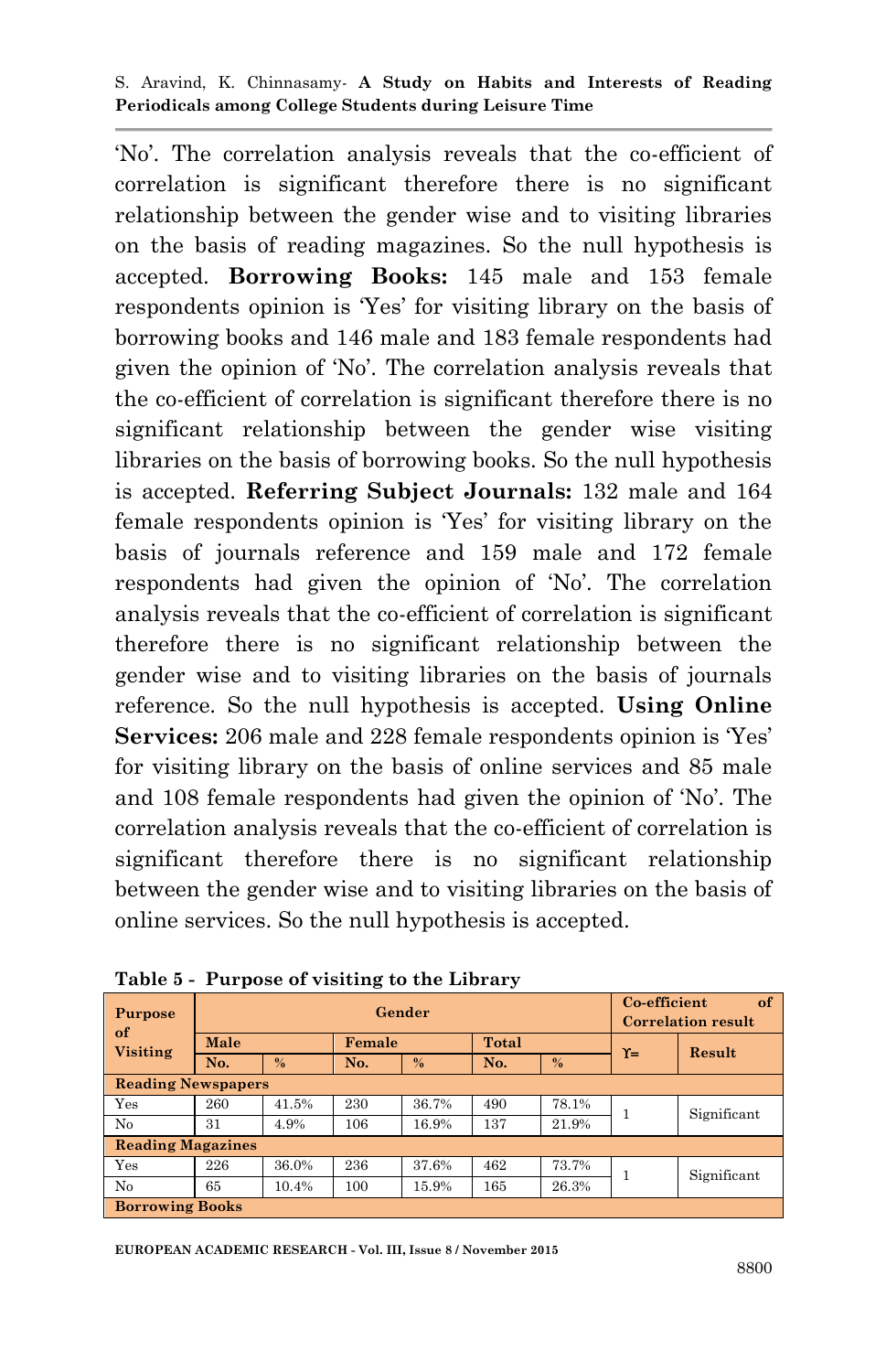| Yes                               | 145 | 23.1% | 153 | 24.4% | 298 | 47.5% |              | Significant |
|-----------------------------------|-----|-------|-----|-------|-----|-------|--------------|-------------|
| No                                | 146 | 23.3% | 183 | 29.2% | 329 | 52.5% |              |             |
| <b>Referring Books</b>            |     |       |     |       |     |       |              |             |
| Yes                               | 136 | 21.7% | 132 | 21.1% | 268 | 42.7% |              | Significant |
| No                                | 155 | 24.7% | 204 | 32.5% | 359 | 57.3% |              |             |
| <b>Referring Subject Journals</b> |     |       |     |       |     |       |              |             |
| Yes                               | 132 | 21.1% | 164 | 26.2% | 296 | 47.2% | 1            | Significant |
| No                                | 159 | 25.4% | 172 | 27.4% | 331 | 52.8% |              |             |
| <b>Using Online Services</b>      |     |       |     |       |     |       |              |             |
| Yes                               | 206 | 32.9% | 228 | 36.4% | 434 | 69.2% | 1            | Significant |
| No                                | 85  | 13.6% | 108 | 17.2% | 193 | 30.8% |              |             |
| <b>Literature Search</b>          |     |       |     |       |     |       |              |             |
| Yes                               | 145 | 23.1% | 167 | 26.6% | 312 | 49.8% | $\mathbf{1}$ |             |
| No                                | 146 | 23.3% | 169 | 27.0% | 315 | 50.2% |              | Significant |
| $\sim$ $\sim$                     |     |       |     |       |     |       |              |             |

Source: Primary data

# **LEVEL OF OPINION OF INTERST TO READING PERIODICALS**

The above table 6 shows the level of opinion with interest to reading periodicals by the sample respondents. Out of 291 male respondents 149(23.76%)have given the opinion of fully satisfied and 94(14.99%) respondents say partially and 30(4.78%) have the opinion of least whereas 18(2.87%) respondents reserve their opinion as No Comments. 141(22.49%) of female sample respondents have the opinion of fully, whereas  $100(15.95%)$ respondents opine partially, 62 (9.89%) have the opinion of least and 33(5.26%) respondents given the opinion of 'No Comments'. Through the information provided by the above table it is clearly revealed that a Majority of 290(46.25%) respondents have the opinion of fully satisfied. This evidently indicates the level of satisfaction of different gender wise respondent"s interest to reading periodicals. It is inferred that the calculated chi-square value is more than the theoretical value at 0.05 levels, so it's insignificant. Thus the hypothesis has been rejected.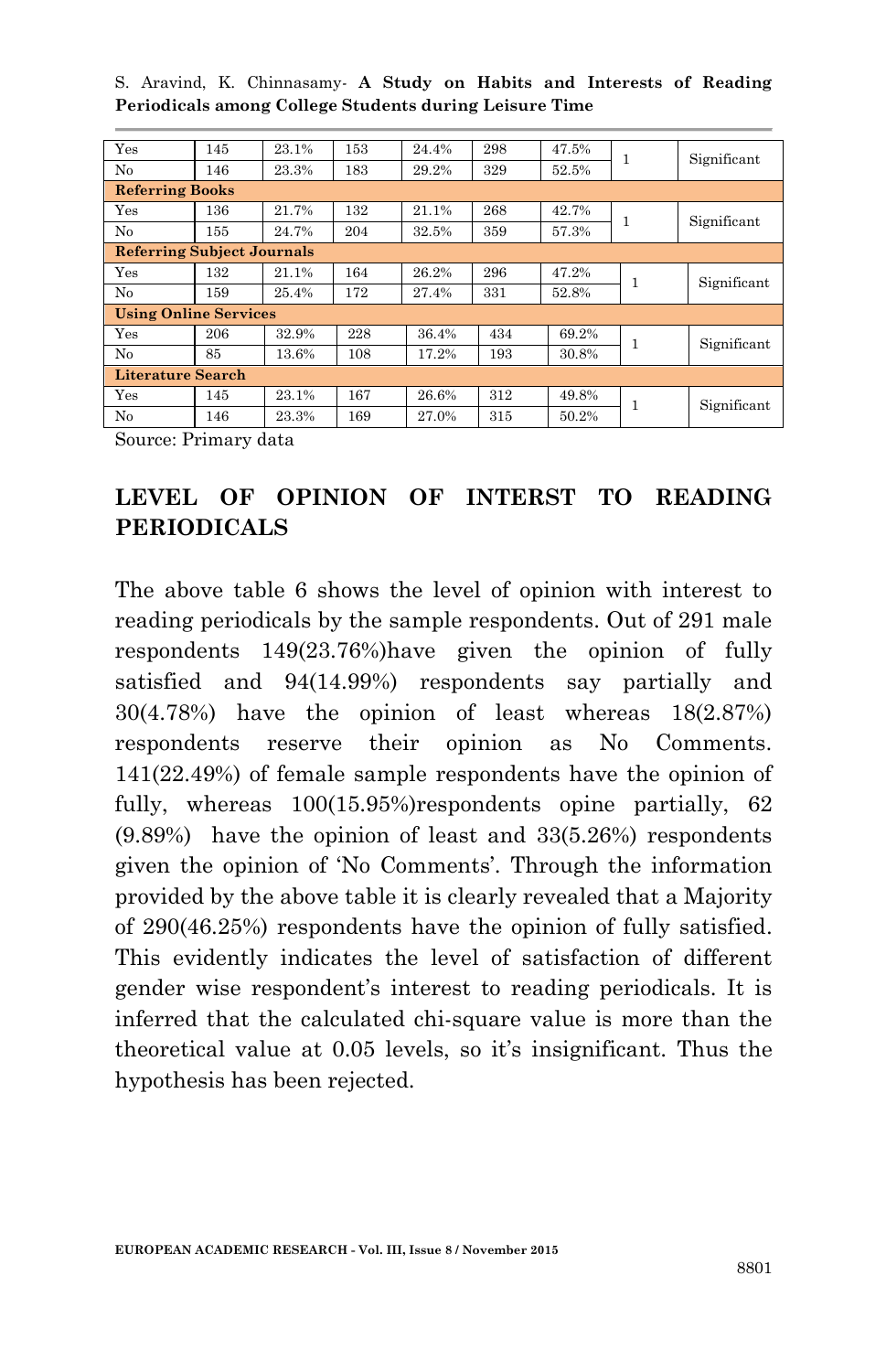|         | .<br>------                   |                         |                    |       |                                   |        |               |  |  |
|---------|-------------------------------|-------------------------|--------------------|-------|-----------------------------------|--------|---------------|--|--|
|         |                               | <b>Level of Opinion</b> |                    |       |                                   |        |               |  |  |
| Gender  | Fully                         | Partially               | Least              |       | N <sub>o</sub><br><b>Comments</b> |        | Total         |  |  |
|         |                               |                         |                    |       |                                   |        |               |  |  |
| Male    | 149                           | 94                      | 30                 |       | 18                                |        | 291           |  |  |
|         | 23.76%<br>4.78%<br>14.99%     |                         |                    | 2.87% |                                   | 46.41% |               |  |  |
| Student | 141                           | 100                     | 62                 |       | 33                                |        | 336           |  |  |
|         | 22.49%                        | 15.95%                  | 9.89%              |       | 5.26%                             |        | 53.59%        |  |  |
| Total   | 290                           | 194                     | 92                 |       | 51                                |        | 627           |  |  |
|         | 46.25%                        | 30.94%                  | 14.67%             |       | 8.13%                             |        | 100.00%       |  |  |
| Factor  | Calculated<br>$\gamma$ 2Value | (0.05)                  | <b>Table Value</b> |       | D.F                               |        | Remarks       |  |  |
| Gender  | 12.78                         | 07.8147                 |                    |       | 3                                 |        | Insignificant |  |  |

#### **Table 6 - Gender**

Source: Primary data

| <b>Type of College</b>     | <b>Level of Overall Satisfaction</b> |           |                    |                 |                                   |  |         |  |             |
|----------------------------|--------------------------------------|-----------|--------------------|-----------------|-----------------------------------|--|---------|--|-------------|
|                            | Fully                                | Partially | Least              |                 | N <sub>o</sub><br><b>Comments</b> |  | Total   |  |             |
| Arts and Science College   | 129                                  | 95        | 41                 |                 | 31                                |  | 296     |  |             |
|                            | 20.57%                               | 15.15%    |                    | 6.54%<br>4.94%  |                                   |  | 47.21%  |  |             |
|                            | 161                                  | 99        | 51                 |                 | 20                                |  | 331     |  |             |
| <b>Engineering College</b> | 25.68%                               | 15.79%    | 8.13%              |                 | 3.19%                             |  | 52.79%  |  |             |
| Total                      | 290                                  | 194<br>92 |                    | 51              |                                   |  | 627     |  |             |
|                            | 46.25%                               | 30.94%    |                    | 14.67%<br>8.13% |                                   |  | 100.00% |  |             |
| Factor                     | Calculated<br>γ2 Value               | (0.05)    | <b>Table Value</b> |                 | D.F                               |  | Remarks |  |             |
| <b>Type of College</b>     | 5.14                                 | 07.8147   |                    |                 | 3                                 |  |         |  | Significant |

### **Table 7 - Type of College**

Source: Primary data

It is inferred from the table 7 that types of colleges taken for sample study to know the level of opinion with interest to reading periodicals. The types of colleges taken for study are Arts and Science College and Engineering College. Out of 296 (47.21%) Arts and Science colleges 129 (20.57%) of colleges have the opinion of fully and 95 (15.15%) give their opinion of partially, whereas 41(6.54%) have the opinion of least and  $31(4.94%)$  have the opinion of 'No Comments'. Out of 296 (47.21%) Engineering Colleges 161 (25.68%) of colleges have the opinion of fully and 99 (15.79%) give their opinion of partially, whereas 51(8.13%) have the opinion of least and 20(3.19%) have the opinion of 'No Comments'. Through the information provided by the above table it is understood that a Majority of the colleges have given the opinion of fullest. This evidently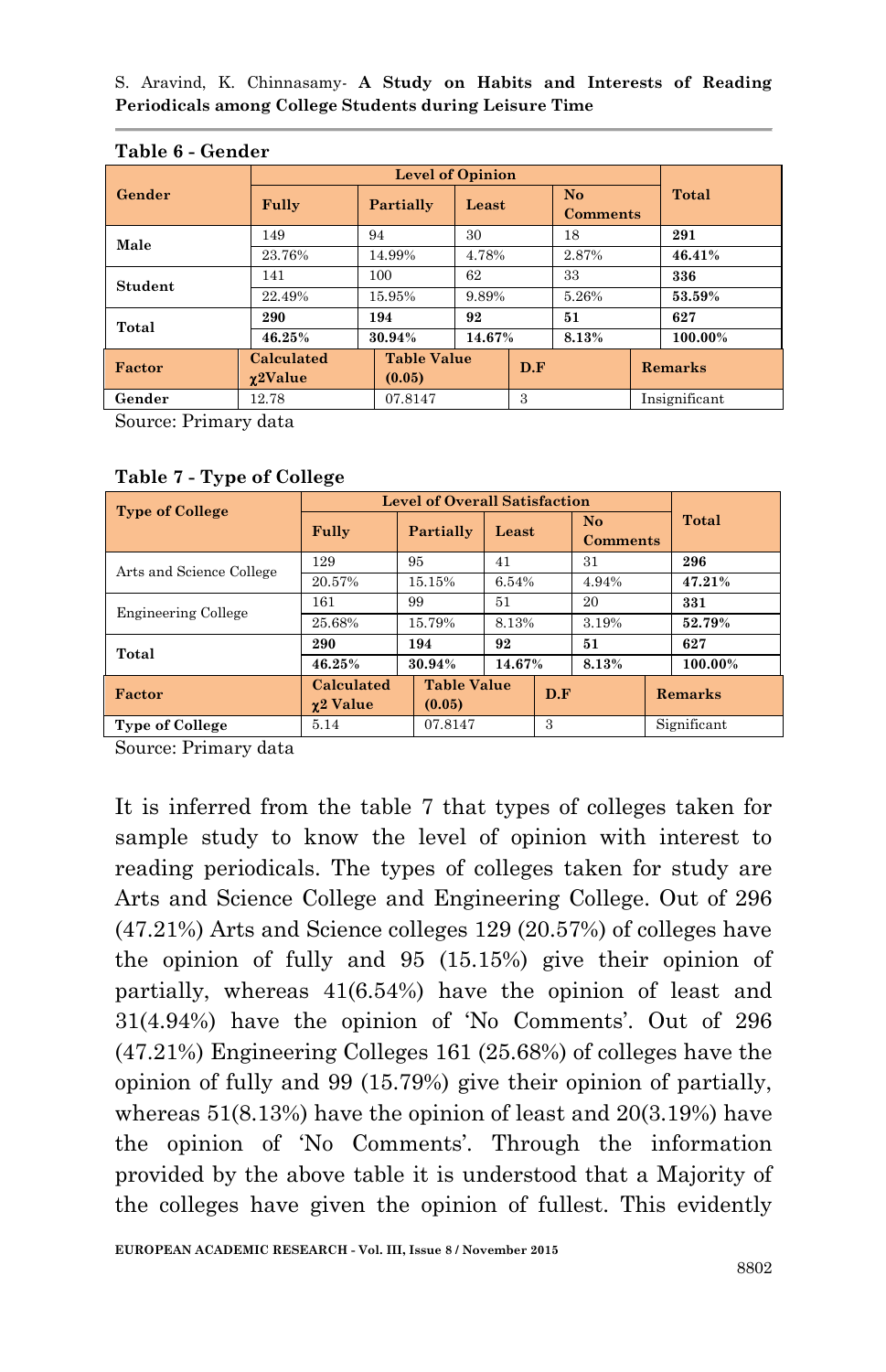indicates the level of satisfaction of different type of college wise respondent"s interest to reading periodicals. It is inferred that the calculated chi-square value is less than the theoretical value at 0.05 levels, so it's significant. Thus the hypothesis has been accepted.

## **FINDINGS**

Based on the findings of the study the following recommendations are made:

- $\triangleright$  It is inferred that female respondents are using library than male respondents.
- $\triangleright$  Majority of the respondents of the present survey belong to the age group category of 20 years.
- $\triangleright$  Majority of respondents visit library thrice in a week
- Majority of the respondents read periodicals less than a year.
- $\triangleright$  Majority of the respondents spend reading periodicals less than four hour per week
- Majority of the respondents read newspapers and magazines in library
- Most of the respondents given their opinion of interesting to read.

## **CONCLUSION**

Reading abilities widely vary among children, adults and people. Giving appropriate training at college level can easily develop reading abilities. Language teacher play a major role in developing these skills. Teachers of other subjects can create interest and motivate students to learn and they can also inculcate attitudes and aspirations that shape them into serious readers. At college level, if teachers can instill and create in children's minds the values of reading, then there is a possibility that students would continue reading for the rest of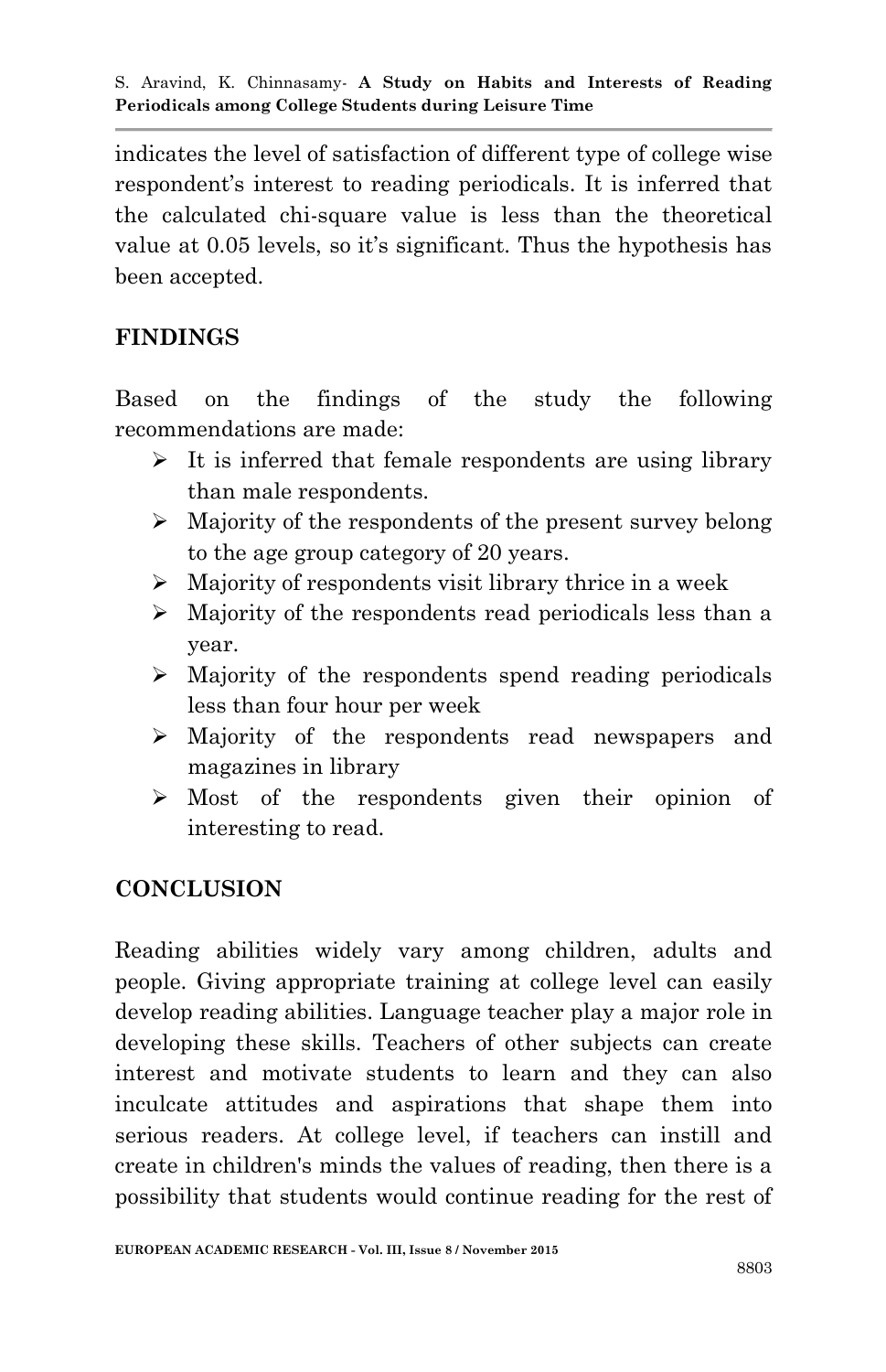their life, with confidence. The following are some of the general techniques to develop the reading abilities: Parental guidance and encouragement, Motivation by teachers, Inculcation of desirable hobbies and interests, Constant use of dictionary, Daily newspaper reading, Book reading, Visiting Libraries, Well constructed reading material, Study improving vocabulary and language. Periodical Reading involves the Teacher"s participation growth student"s community. So, reading shapes good personality, ideas, right thinking and attitude change. So, teacher"s who are involved in periodical reading have to crate the habit to reading among student community in our country.

### **REFERENCES**

- Job, MM. (1975) Periodical Publications. Herald of Library Science. Vol.14, 2-3. p152
- Kundu, A.K. and Sinha, R.R. (1989). Price Hike on Periodicals and Their Impact on Subscriptions. Herald of Library Science. 28(1-2):41-49.
- Busayo, I. (2005). The Reading Habits of Undergraduates As Deduced From the Use Of The Library. A Case Study of the University of Ado-Ekiti Pigerbiblist, vol. 16, no 1-2, pgs 60-69.
- Leu, D.J., Jr. (2000). Literacy and Technology: Deictic Consequences for Literacy Education in an Information Age. In M.L.Kamil, P. Mosenthal, P.D. Pearson and R. Barr (Eds.) Handbook of Reading Research, Volume III. Mahwah, NJ: Erlbaum.
- Lyons, N. (2009). Net Knowledge: Performance of New College Students on an Internet Skills Proficiency Test. The Internet and Higher Education, 5, 55 – 66.
- Hagood, M. C. (2003). New Media and Online Literacy's: No Age Left Behind. Reading Research Quarterly, 38(3), 387-391.